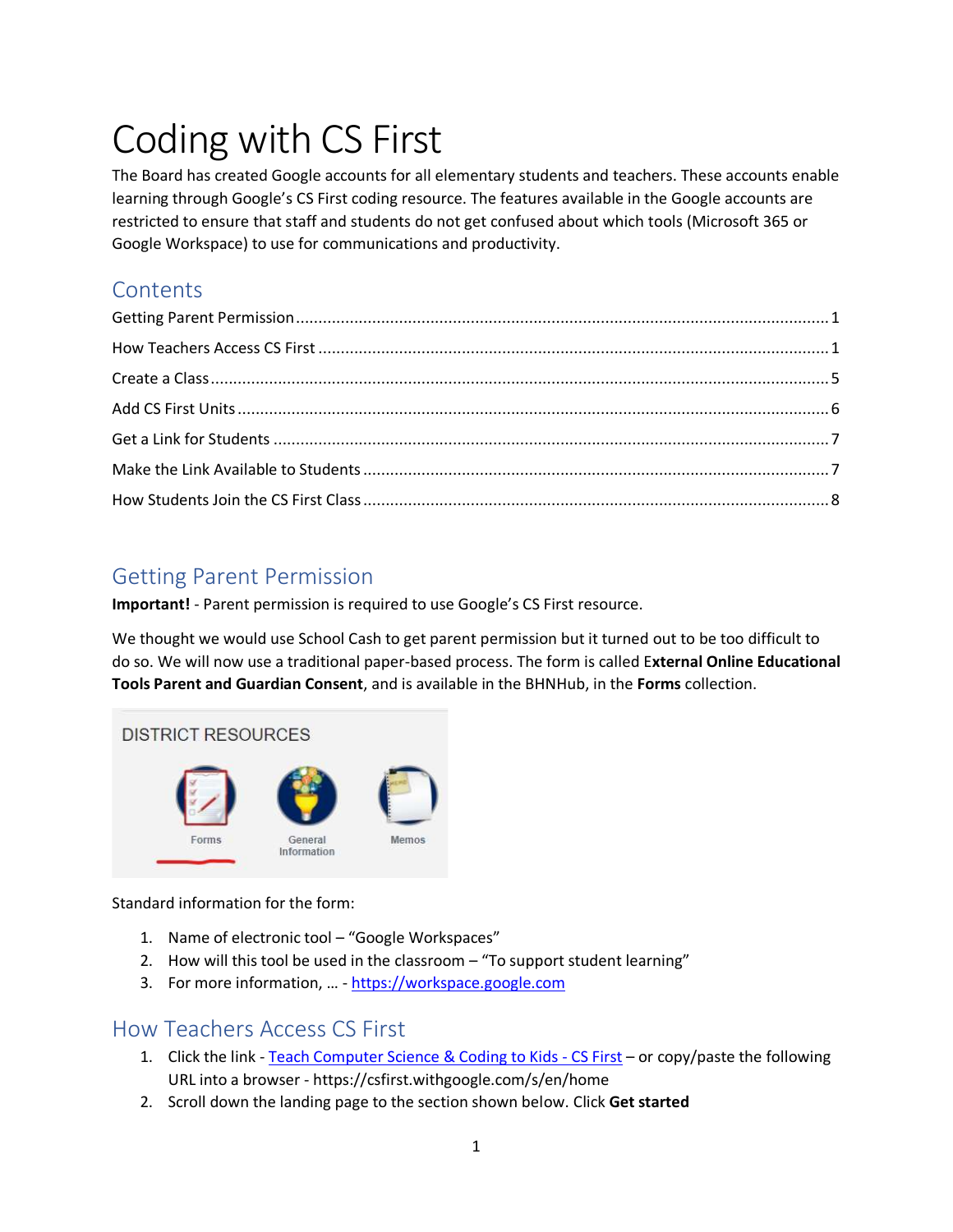#### Everyone can teach CS First



3. The **Sign in to CS First** page will be displayed with 2 options. Click **I'm a teacher**



By creating an account, you agree to Google's himme and privacy policy.

4. The Google Sign in page will be presented. Enter your **Board email address** and then click **Next**  (example shown below)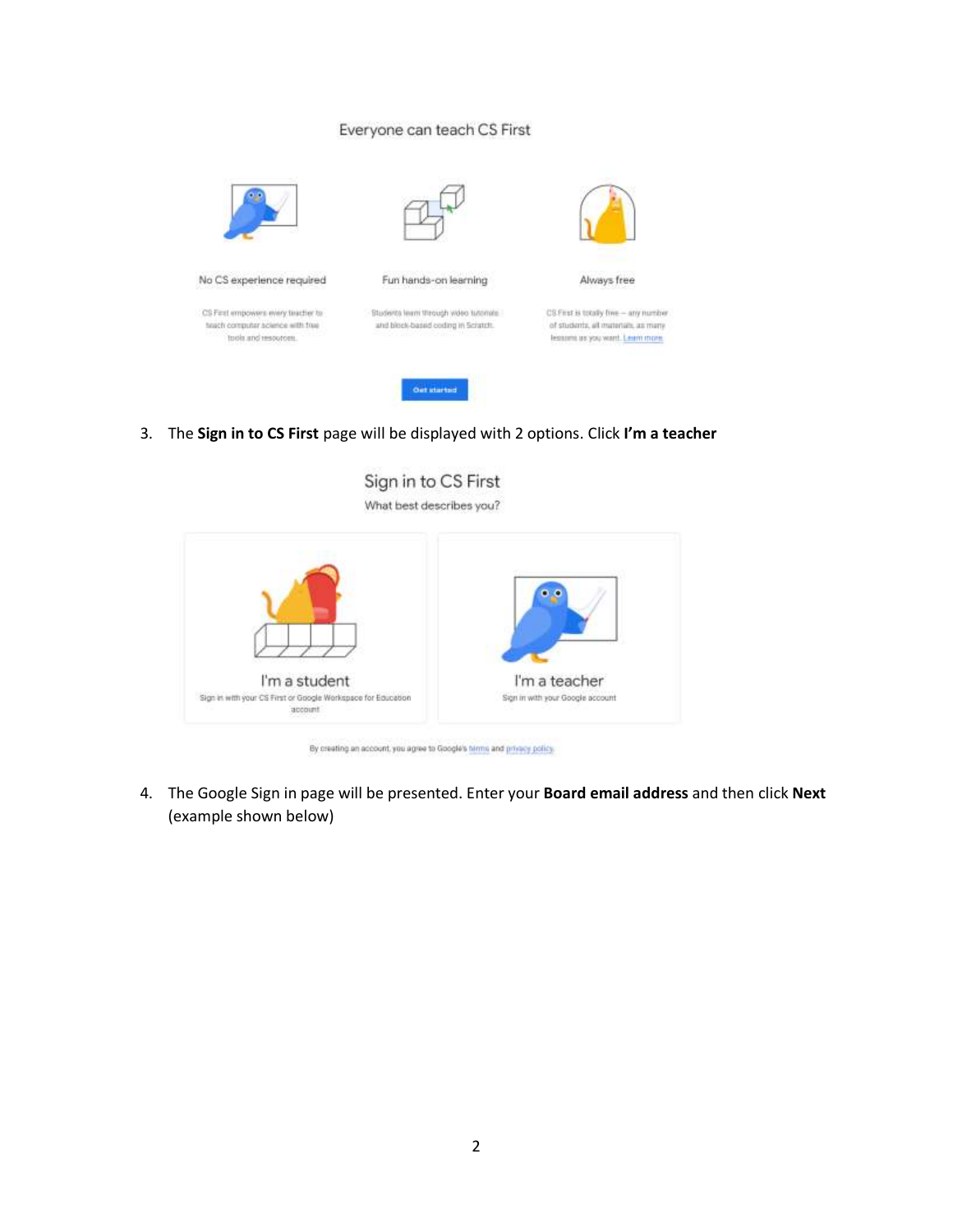|                | Sign in                                                                                                            |
|----------------|--------------------------------------------------------------------------------------------------------------------|
|                | Continue to ELMS LMS                                                                                               |
| Email or phone |                                                                                                                    |
|                | benglefield@bhncdsb.ca                                                                                             |
| Forgot email?  |                                                                                                                    |
|                | To continue, Google will share your name, email address,<br>language preference and profile picture with ELMS LMS. |
|                |                                                                                                                    |

5. Some of us may have created a personal Gmail account using our Board email address at some time in the past… it may have been to access resources shared by colleagues in another Board. If this is the case, you will see a message like the one shown below.

|    | Choose an account<br>ť.                                                                                    |
|----|------------------------------------------------------------------------------------------------------------|
|    | There are two existing Google accounts for<br>benglefield@bhncdsb.ca. Which account do you<br>want to use? |
| Ēπ | Doogle Workspace account.<br>An account owned by bhncdsb.ca.                                               |
| ల  | Personal Google Account<br>An account that you created with Google                                         |
|    |                                                                                                            |
|    |                                                                                                            |

6. Select the **Google Workspace account** option.

*FYI – OECTA advises educators to never use personal email to conduct the business of the Board they are employed with. See the resource [at this link](http://www.catholicteachers.ca/OECTA/media/pdfs/Communications/OECTA%20Publications/2019/ElectCommsBooklet-FINAL.pdf) for more detail.*

7. If a valid Board email address is provided, Google's sign in page will redirect you to the Board sign in page. Enter your **Board email address** and then click **Next**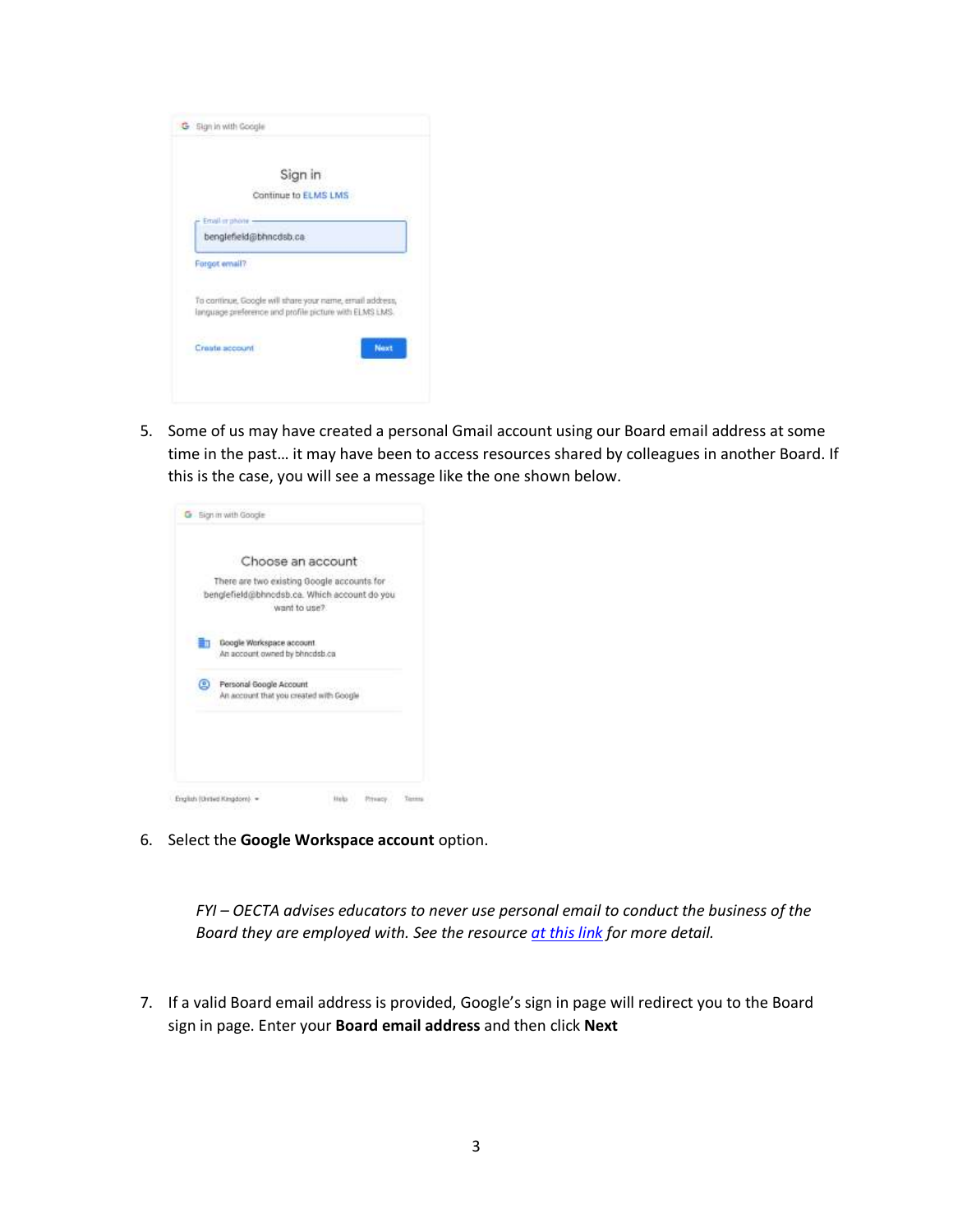

8. Enter your **Board password** and then click **Sign in**

| ← benglefield@bhncdsb.ca |  |
|--------------------------|--|
| Enter password           |  |
| Password:                |  |
| Forgot my perneord       |  |

9. You can select whichever option you wish at the prompt shown below.



10. The **Welcome to your new account** message will be presented.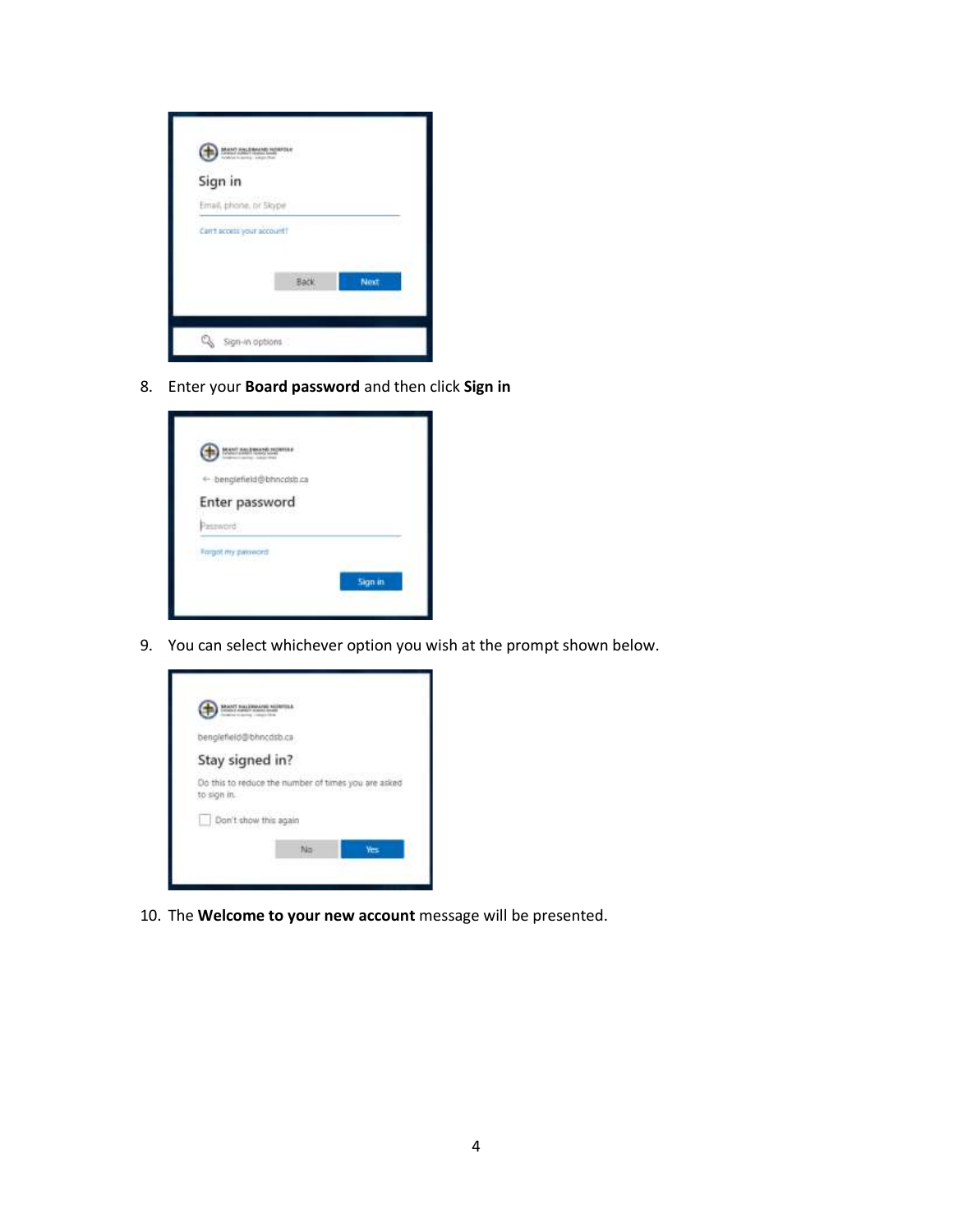#### Welcome to your new account



- 11. Read the information. You must click **Accept** to continue.
- 12. The folks at CS First want to know more about you and present a brief survey.



After submitting the survey responses, you will enter the CS First Workspace in the Google for Education environment.

#### Create a Class

1. Click the **+** button or the text that says **Create a class**



- 2. Name it
- 3. Select a colour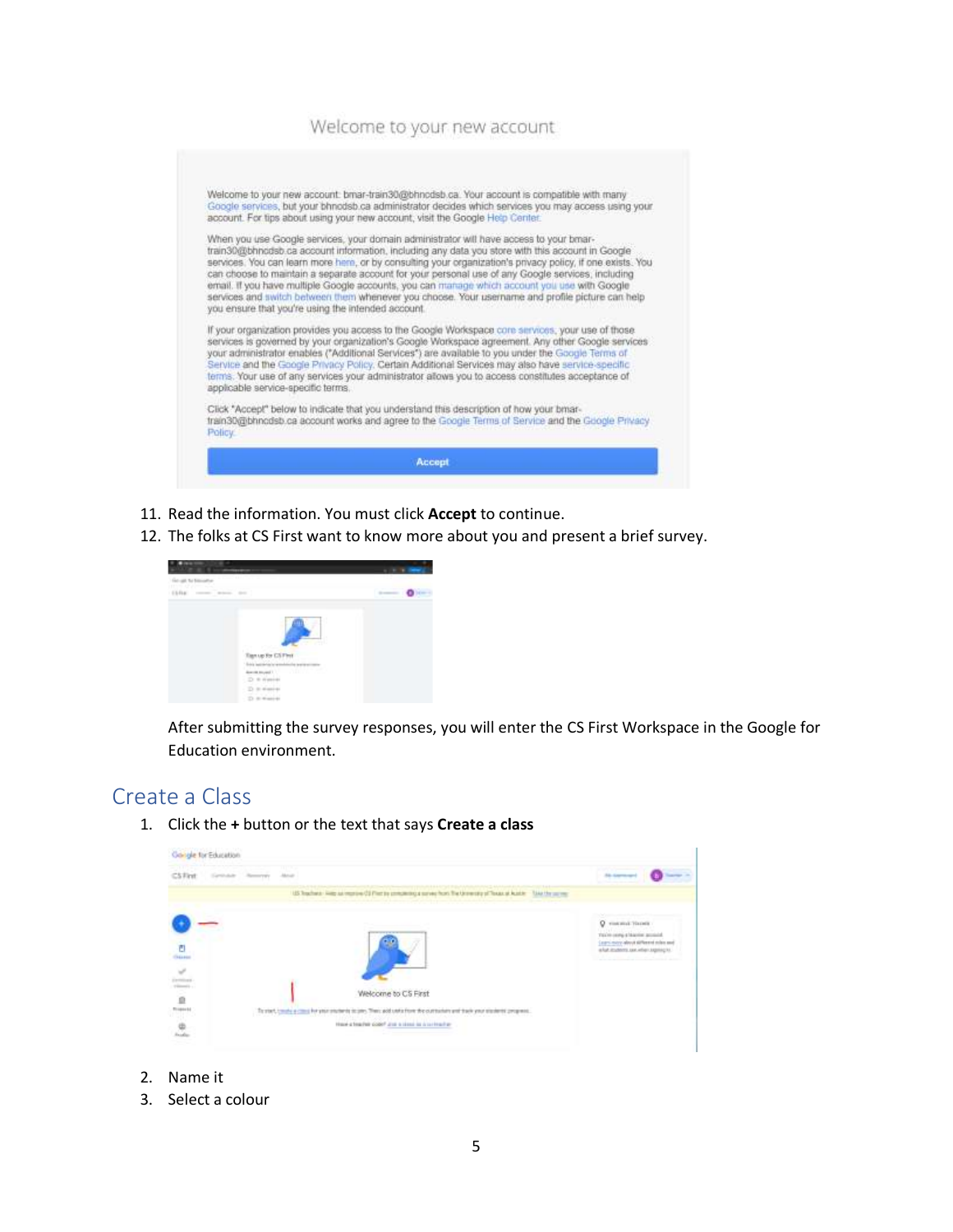- 4. Select **Google Workspace for Education accounts**
- 5. Click **Create**



The new class will be created. The user is prompted to add lessons and students.

### Add CS First Units

- 1. Click the **+ Add units** button or the **Add CS First units** text
- 2. The units are organized into categories. There are 1-hour lessons and multi-day units. Most are subject-oriented, meaning students explore a curriculum concept through coding. You can view the lesson/unit before adding it to your class.



Users can select 1 or more classes or create a new class to add the unit to.



3. The lessons added will appear on the class home page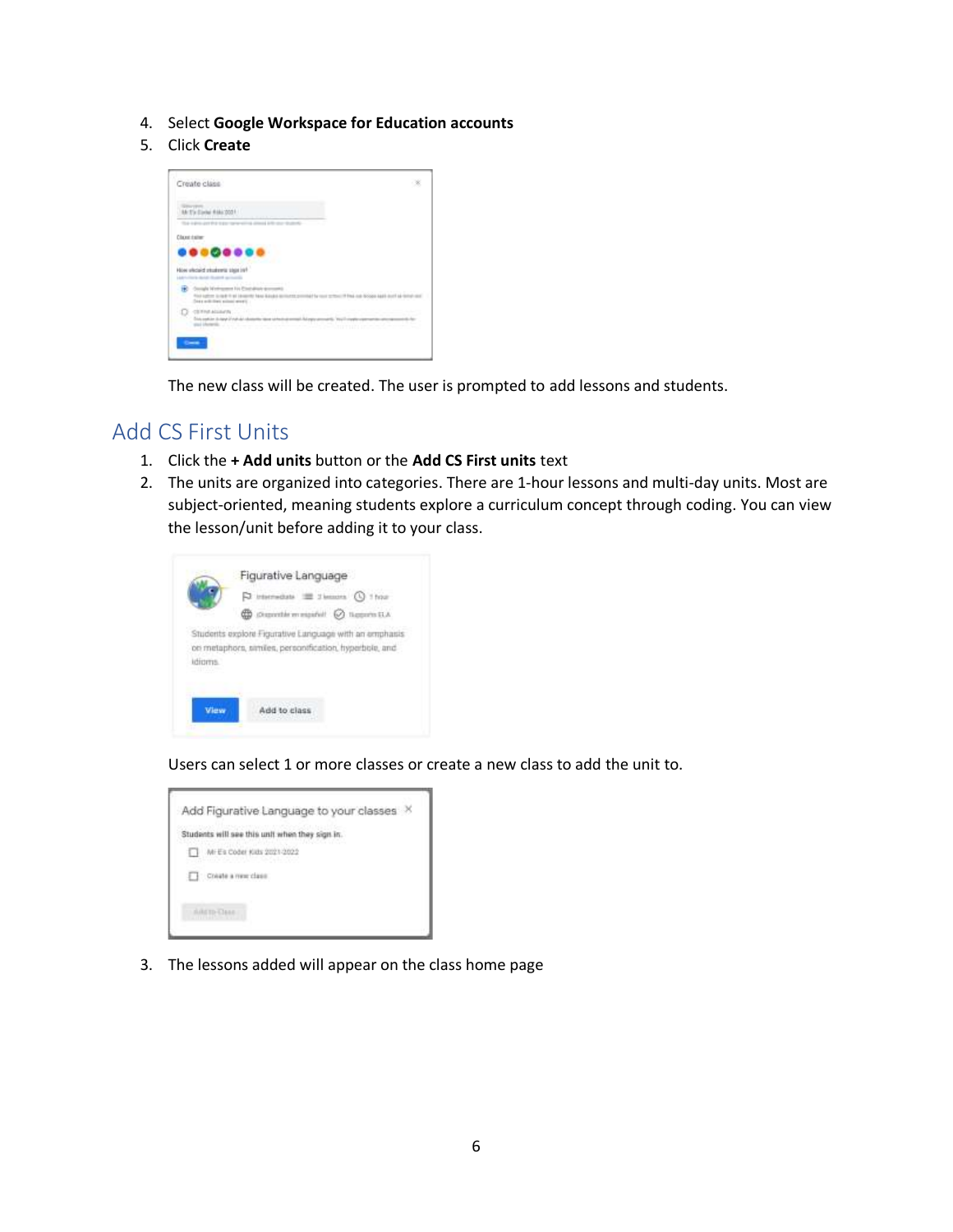| Manifessus: -<br>Mr E's Coder Kids 2021-2022 /                                                                                                                         | Class code: 2NfB<br>WB students signed in                                                                  |
|------------------------------------------------------------------------------------------------------------------------------------------------------------------------|------------------------------------------------------------------------------------------------------------|
| People<br><b>JAY REE</b>                                                                                                                                               |                                                                                                            |
| CORRENT UNITS<br><b>COLLAGE STATES</b>                                                                                                                                 | Ackel (pinkla)                                                                                             |
| <b>Figurative Language</b><br>此 1 intadios<br>Students explore Pigurative Language with an emphasis on metashons, similars,<br>person/Scotion, hyperbole, and idlores. | Progress summary<br>Ì<br>Number of statents and process completed                                          |
|                                                                                                                                                                        | n e<br>$10 - 10$<br>÷.<br>m<br>型(口相) 图<br>197<br>×<br>$\mathbb{R}^n$<br>$-100$<br>$-$<br><b>Lipitation</b> |
| View maturials<br>Viano used                                                                                                                                           | <b>Videos watched</b><br>Projects submitted<br><b>Survey roadts</b>                                        |

## Get a Link for Students

1. Click the share icon beside the class code.



2. The click the **Copy URL** button to copy the code to the Windows clipboard



## Make the Link Available to Students

- 1. Go to your Brightspace class
- 2. Click the **+** button to create a post in your **Activity Feed**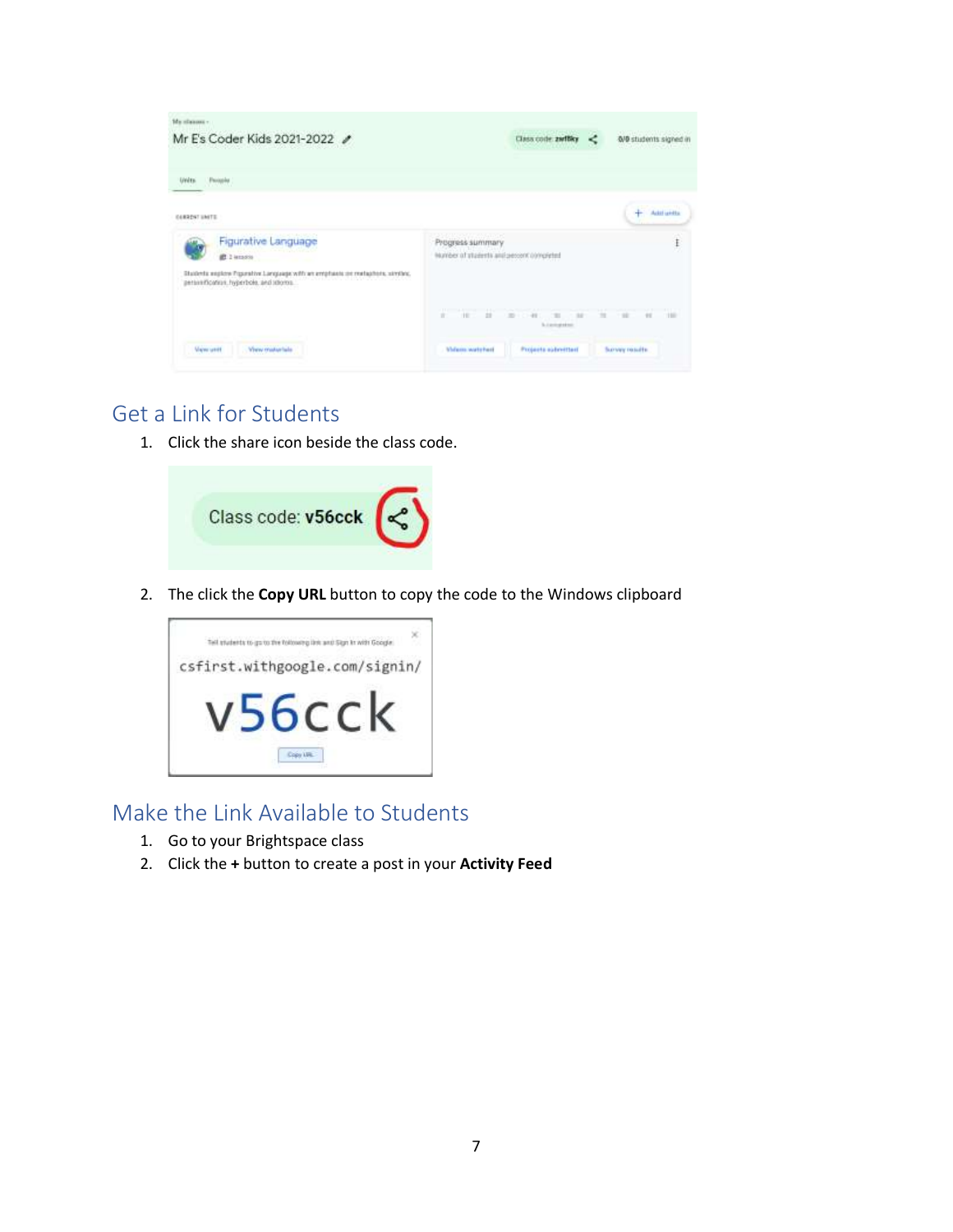3. Create a simple message and then click the **paperclip icon** and then the **attach website** icon.

Activity Feed v

| Assignment<br>Message                              |                    |
|----------------------------------------------------|--------------------|
| ZAGO LINKSZERINGO<br>Create a Message              |                    |
| Click the link below to access our CS First space. |                    |
|                                                    |                    |
| Allow Comments                                     |                    |
|                                                    | Post Later<br>Post |
|                                                    |                    |

4. Paste the link you copied from the CS First Workspace and provide the text that the link will be associated with. Please note that the URL code for each class is unique. **Do not use the one shown below**. Click **Insert** to continue.

|                    | https://csfirst.withgoogle.com/signin/v56cck |  |
|--------------------|----------------------------------------------|--|
|                    |                                              |  |
|                    |                                              |  |
| Title <sup>*</sup> |                                              |  |
|                    |                                              |  |
|                    | Join Mr E's Coder Kids Class                 |  |
|                    |                                              |  |

5. You will get a preview of your new position. Click **Post** to make it available in the Activity Feed. Activity Feed v

|             | Create a Message                                          |           |
|-------------|-----------------------------------------------------------|-----------|
|             | Click the link below to access our CS First space.        |           |
|             | Allow Comments                                            |           |
| Attachments |                                                           |           |
|             | Join Mr E's Coder Kids 2021-2022<br>csfirst withpople.com | $\propto$ |

## How Students Join the CS First Class

6.

1. Click the link created in the steps above in the Activity Feed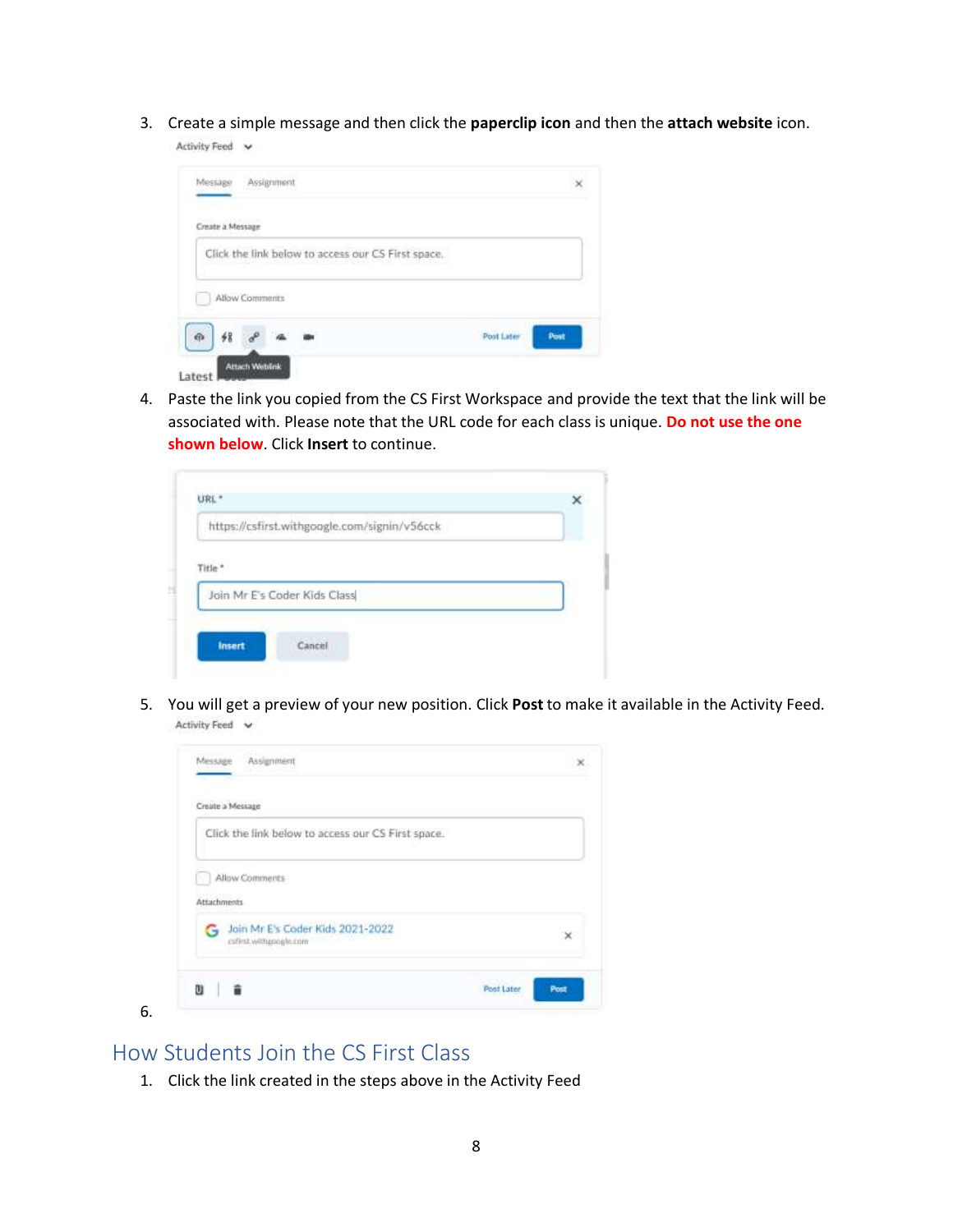

2. A new tab will open presenting the sign in page.

|                       | Sign in              |                                                                                                                    |
|-----------------------|----------------------|--------------------------------------------------------------------------------------------------------------------|
|                       | Continue to ELMS LMS |                                                                                                                    |
| <b>Email or phone</b> |                      |                                                                                                                    |
|                       |                      |                                                                                                                    |
| Forgot email?         |                      |                                                                                                                    |
|                       |                      |                                                                                                                    |
|                       |                      | To continue, Google will share your name, email address,<br>language preference and profile picture with ELMS LMS. |
|                       |                      |                                                                                                                    |
| Create account        |                      | Neum                                                                                                               |

- 3. Students enter their **Board email address** and then click the **Next** button.
- 4. The Board sign in page will be presented.



5. Students enter their **Board email address** again and then click **Next**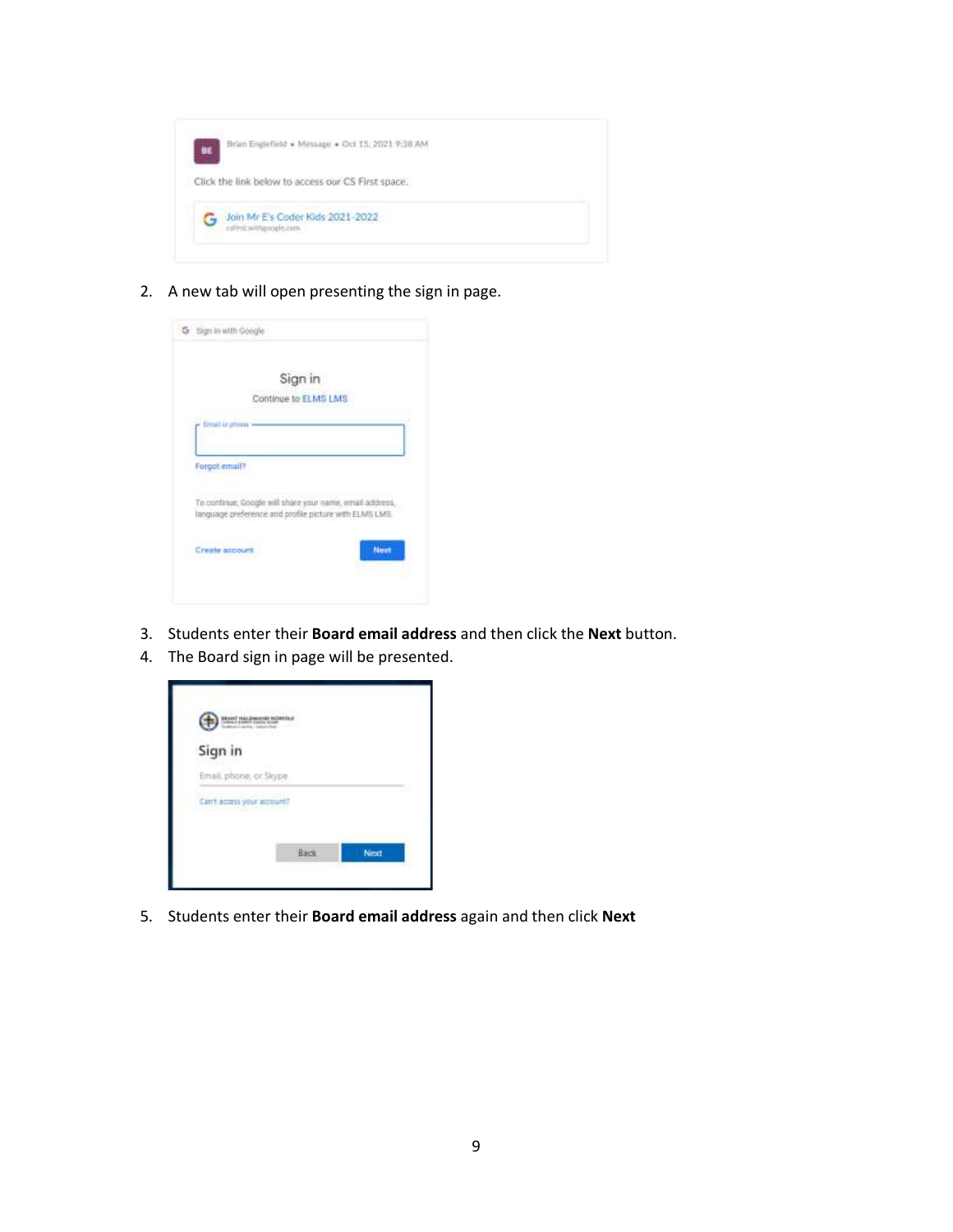| + bmar-train16@bhncdxb.ca                            |  |
|------------------------------------------------------|--|
| Enter password                                       |  |
| Patrtword                                            |  |
| <b>Service House Construct</b><br>Forgot my password |  |

- 6. They enter their **Board password** and then click **Sign in**
- 7. Given that students share devices, we recommend that they select **No** on the screen shown below.

| bmar-train16@bhnodsb.ca                                            |     |     |
|--------------------------------------------------------------------|-----|-----|
| Stay signed in?                                                    |     |     |
| Do this to reduce the number of times you are asked<br>to sign in. |     |     |
| Don't show this again                                              |     |     |
|                                                                    | No: | Ves |

8. The **Welcome to your new account** screen is presented with information about their new account. They must click **Accept** to continue.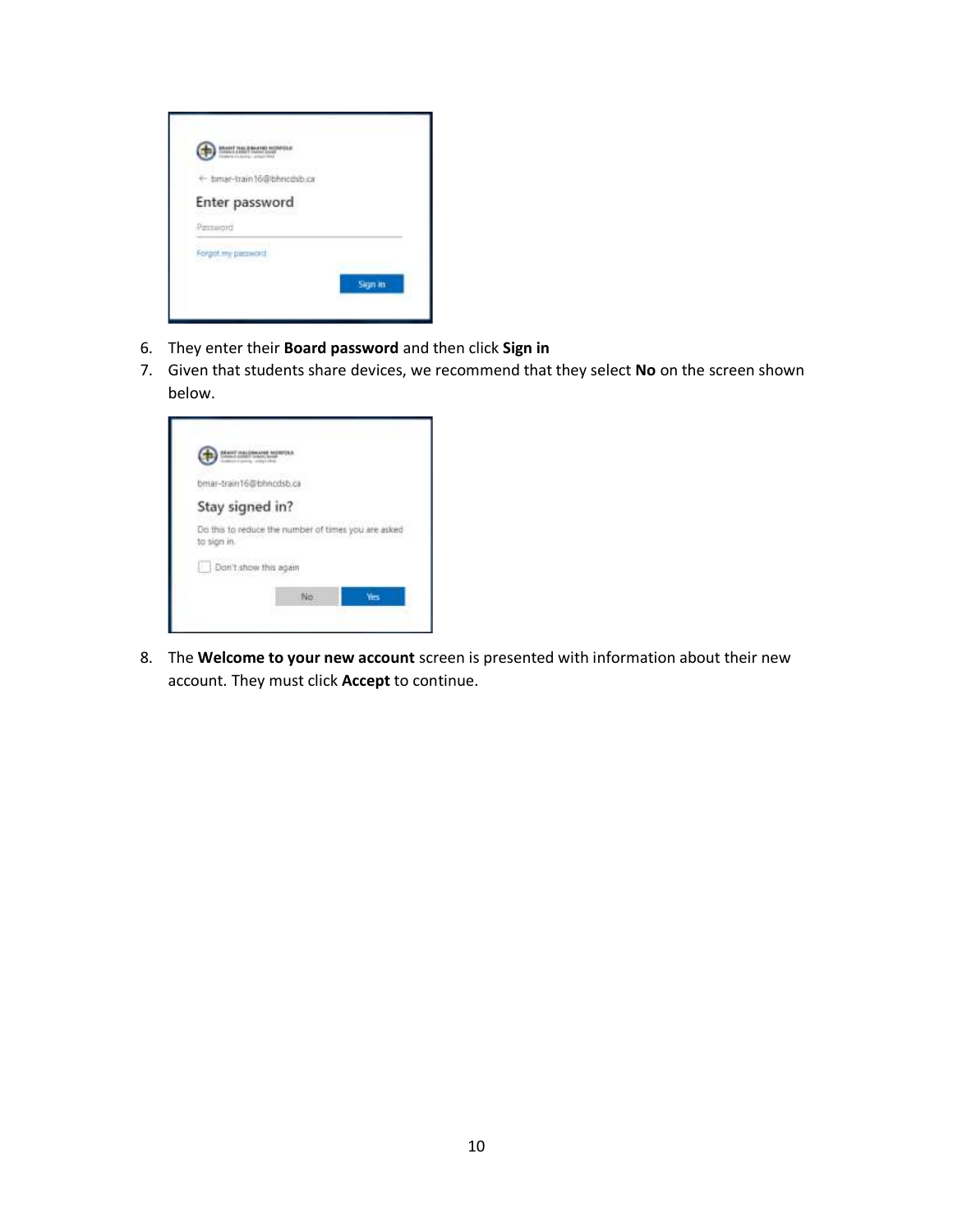

# Welcome to your new account Welcome to your new account: bmar-train16@bhncdsb.ca. Your account is compatible with many<br>Google services, but your bhncdsb.ca administrator decides which services you may access using your account. For tips about using your new account, visit the Google Help Center When you use Google services, your domain administrator will have access to your bmartrain16@bhncdsb.ca account information, including any data you store with this account in Google services. You can learn more here, or by consulting your organization's privacy policy, if one exists. You can choose to maintain a separate account for your personal use of any Google services, including<br>email. If you have multiple Google accounts, you can manage which account you use with Google<br>services and switch between th you ensure that you're using the intended account. If your organization provides you access to the Google Workspace core services, your use of those<br>services is governed by your organization's Google Workspace agreement. Any other Google services<br>your administrator enables terms. Your use of any services your administrator allows you to access constitutes acceptance of applicable service-specific terms. Click "Accept" below to indicate that you understand this description of how your bmar-<br>train16@bhncdsb.ca account works and agree to the Google Terms of Service and the Google Privacy<br>Policy. **Accept**

9. They are then directed to their dashboard. They may be provided with prompts to help orient them to their new Google CS First Workspace.

| <b>City of the Education</b><br><b>CSTILL</b><br><b>STATISTICS</b>                            |                                                                                                                                                                                                                                                                                                                                                                    | <b>BACKMONT</b> |
|-----------------------------------------------------------------------------------------------|--------------------------------------------------------------------------------------------------------------------------------------------------------------------------------------------------------------------------------------------------------------------------------------------------------------------------------------------------------------------|-----------------|
| Check out your dashboard!<br>Join a class and explore more.<br>Gall II<br>--<br><b>D</b><br>- | <b>Trainer!</b><br>You're invited to join a class<br><b>THEFT</b><br>Class none<br><b><i>BITTEDIAN HALTER</i></b><br>Teacher<br><b>Marketild Turns</b><br>The hands are as and it ago if you write to make it the complex<br>IT IN LEFT THE COAL VALUATION FOR SHIPS SURFACE AT & \$1000.<br>and he interest with free.<br>Am Cores<br><b>Chesting Institution</b> |                 |

10. They click **Join Class** to be added to your class.